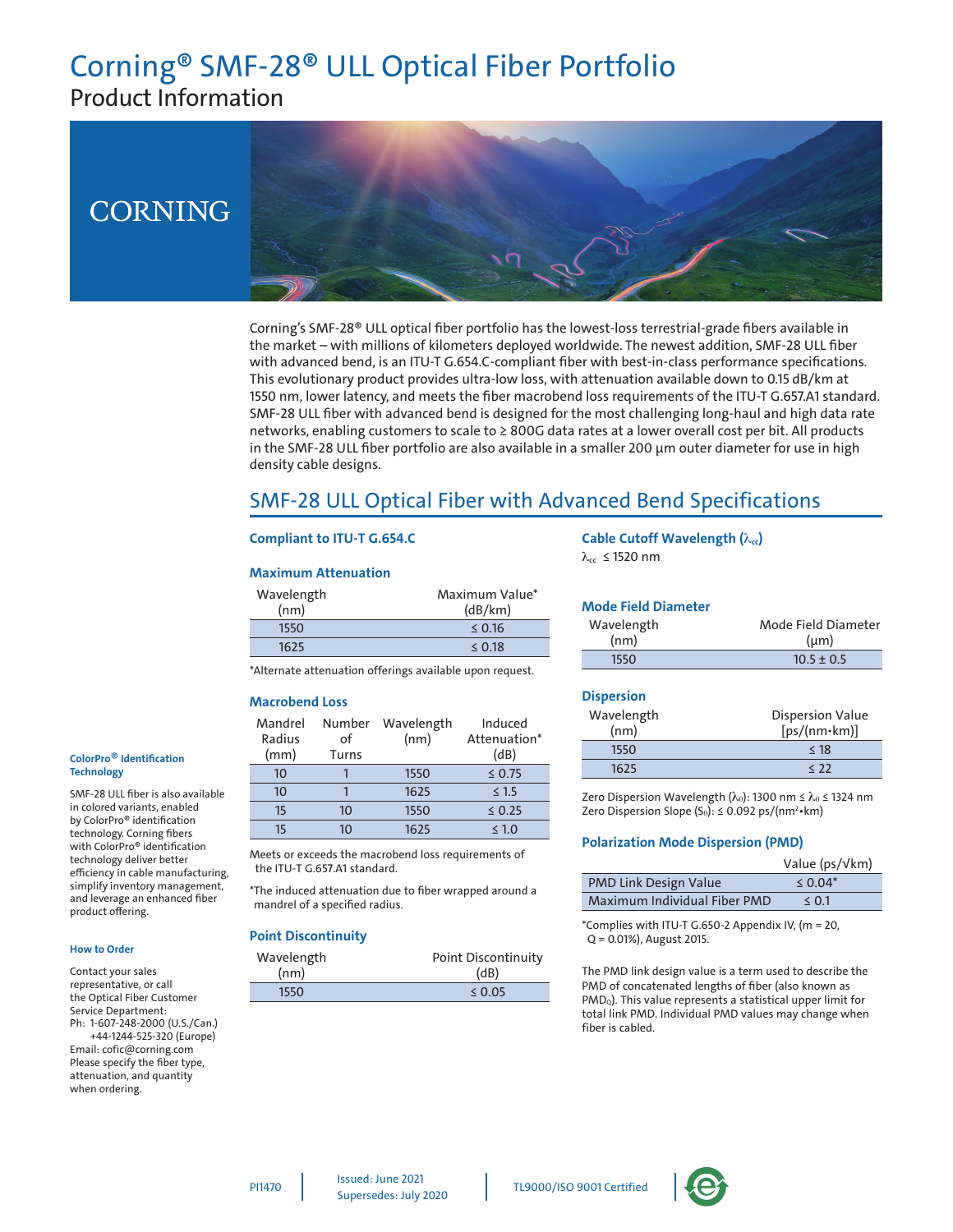## SMF-28 ULL Optical Fiber Specifications

#### **Compliant to ITU-T G.652.B**

#### **Maximum Attenuation**

| Wavelength | Maximum Value*     |
|------------|--------------------|
| (nm)       | (dB/km)            |
| 1310       | $\leq$ 0.30 - 0.31 |
| 1550       | $\leq$ 0.16 - 0.17 |
| 1625       | $< 0.18 - 0.19$    |

\*Alternate attenuation offerings available upon request.

#### **Macrobend Loss**

| Mandrel<br>Radius<br>(mm) | Number<br>οf<br>Turns | Wavelength<br>(nm) | Induced<br>Attenuation*<br>(dB) |
|---------------------------|-----------------------|--------------------|---------------------------------|
| 16                        |                       | 1550               | $\leq 0.1$                      |
| 25                        | 100                   | 1310               | $\leq 0.05$                     |
| 25                        | 100                   | 1550               | $\leq 0.05$                     |
| 30                        | 100                   | 1625               | $\leq 0.05$                     |

\*The induced attenuation due to fiber wrapped around a mandrel of a specified radius.

#### **Point Discontinuity**

| Wavelength<br>(nm) | Point Discontinuity<br>(dB) |
|--------------------|-----------------------------|
| 1310               | $\leq$ 0.05                 |
| 1550               | $\leq$ 0.05                 |

#### **Cable Cutoff Wavelength (** $λ<sub>cc</sub>$ **)**

 $λ_{cc}$  ≤ 1260 nm

#### **Mode Field Diameter**

| Wavelength | Mode Field Diameter |
|------------|---------------------|
| (nm)       | $(\mu m)$           |
| 1310       | $9.2 + 0.5$         |
| 1550       | $10.5 \pm 0.5$      |

#### **Dispersion**

| Wavelength | <b>Dispersion Value</b> |
|------------|-------------------------|
| (nm)       | $[ps/(nm*km)]$          |
| 1550       | < 18                    |
| 1625       | $\langle 22 \rangle$    |

Zero Dispersion Wavelength ( $\lambda_0$ ): 1300 nm  $\leq \lambda_0 \leq$  1324 nm Zero Dispersion Slope (S $_0$ ): ≤ 0.092 ps/(nm²•km)

#### **Polarization Mode Dispersion (PMD)**

|                              | Value ( $ps/\sqrt{km}$ ) |
|------------------------------|--------------------------|
| <b>PMD Link Design Value</b> | $\le 0.04*$              |
| Maximum Individual Fiber PMD | $\le 0.1$                |

\*Complies with ITU-T G.650-2 Appendix IV, (m = 20, Q = 0.01%), August 2015.

The PMD link design value is a term used to describe the PMD of concatenated lengths of fiber (also known as PMD<sub>Q</sub>). This value represents a statistical upper limit for total link PMD. Individual PMD values may change when fiber is cabled.